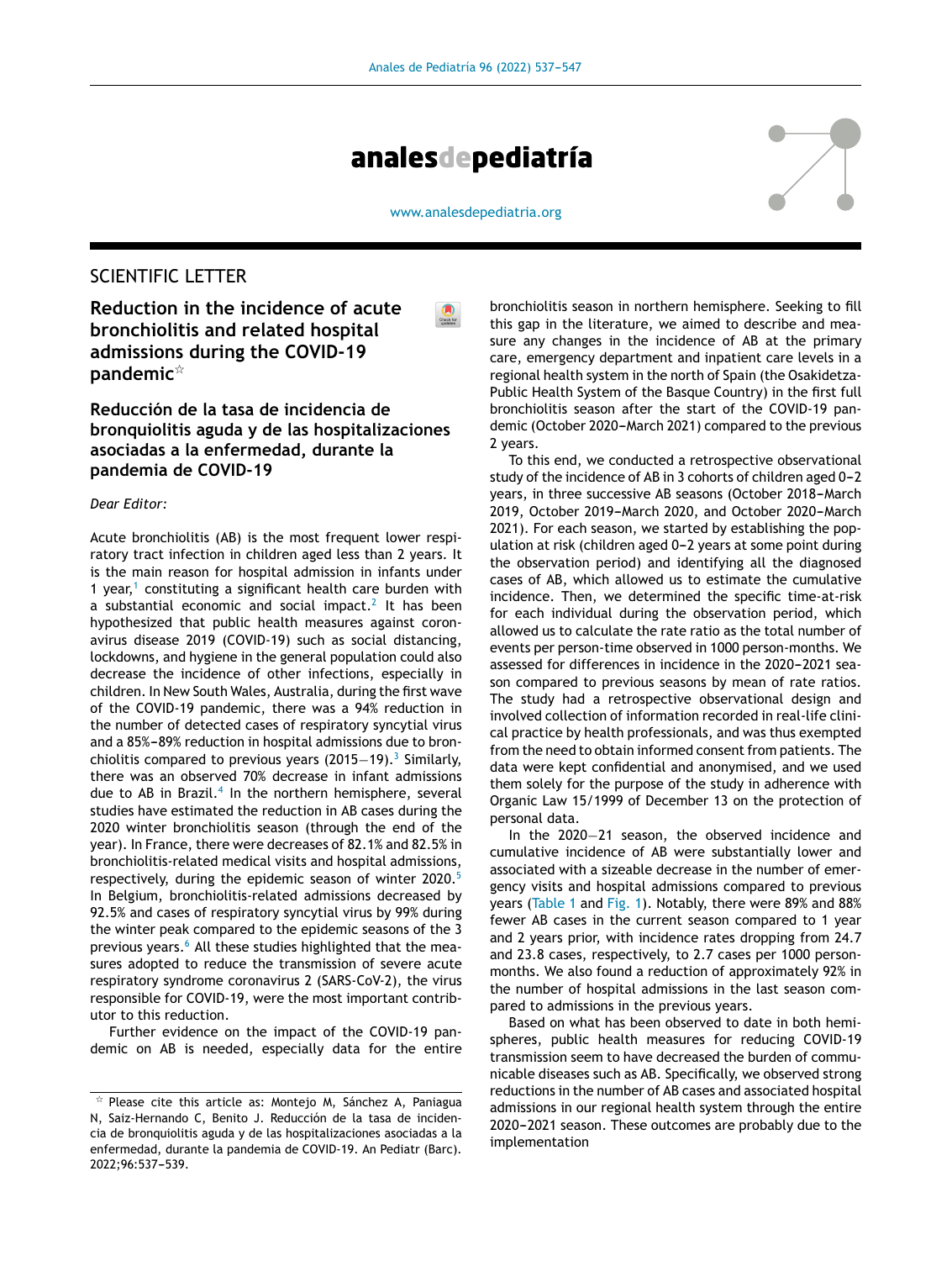<span id="page-1-0"></span>

| Event                                     | C1: Oct 2018-Mar 2019   |                |                        | C2: Oct 2019-Mar 2020 |                |                        | C3: Oct 2020-Mar 2021 |                           |                        | $C1$ vs<br>C <sub>3</sub>                            | $C2$ vs<br>C <sub>3</sub>                            |
|-------------------------------------------|-------------------------|----------------|------------------------|-----------------------|----------------|------------------------|-----------------------|---------------------------|------------------------|------------------------------------------------------|------------------------------------------------------|
|                                           | Events,<br>$\mathsf{n}$ | Patients,<br>n | Incidence <sup>a</sup> | Events,<br>n          | Patients,<br>n | Incidence <sup>a</sup> | Events,<br>n          | Patients,<br>$\mathsf{n}$ | Incidence <sup>a</sup> | %<br>Reduc-<br>tion<br>in<br>Inci-<br>dence<br>Rates | %<br>Reduc-<br>tion<br>in<br>Inci-<br>dence<br>Rates |
| AB Cases                                  | 5114                    | 45<br>286      | 24.57                  | 4622                  | 42<br>483      | 23.83                  | 505                   | 39 017                    | 2.71                   | 88.9                                                 | 88.6                                                 |
| Hospital<br>admis-<br>sions<br>C, cohort. | 489                     |                | 2.25                   | 467                   |                | 2.3                    | 34                    |                           | 0.18                   | 92.0                                                 | 92.0                                                 |

<sup>a</sup> Expressed as cases/1000 inhabitants/month.